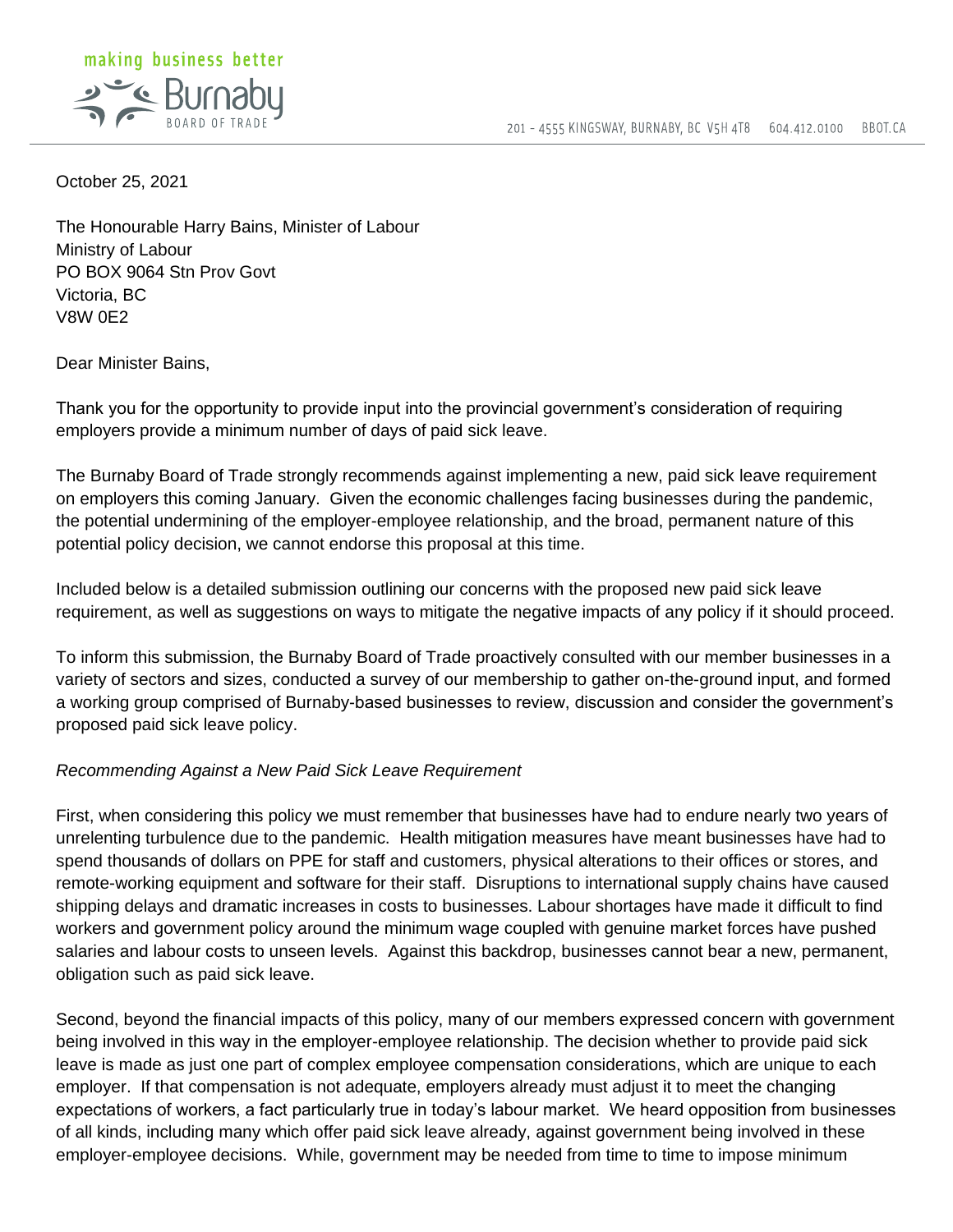

standards in our economy, this is a policy area where the marketplace is capable of addressing the issue itself.

Finally, we suggest this proposed policy is not addressing the real issue at hand. During the COVID-19 pandemic, governments implemented emergency policies to prevent transmission and mitigate the impacts of the pandemic, such as creating temporary job-protected leaves, offering temporary financial assistance to workers who couldn't work due to illness, and even implementing temporary paid sick policies. Importantly, these policies were all temporary to address the temporary impacts of the pandemic. However, the policy prescriptions now being considered will be permanent entitlements that persist long after the risk of the pandemic has faded. If the real problem to be addressed is ensuring employees do not go to work sick with COVID-19, we respectfully suggest focusing on targeted policies that address that acute problem as opposed to broad, permanent changes to employment law.

For all of these reasons, we again respectfully encourage the provincial government to rethink its proposed paid sick leave requirement.

## *Mitigating Negative Impacts of any Potential Policy*

While acknowledging the above, we also understand the need to ensure employees can protect their health without sacrificing their livelihoods. Should the government decide to implement paid sick leave despite our recommendation, the Burnaby Board of Trade offers the below comments to ensure that such as a policy is implemented in a limited, considered way that mitigates as many negative impacts on our business community as possible, including:

- Limiting paid sick leave to 3 days
- Limiting inclusion of casual and part-time employees
- Limiting and offsetting the cost on businesses

## *Limiting Paid Sick Leave to 3 Days*

The three models for the proposed paid sick leave requirement have been presented as either 3, 5, or 10 days in duration. Of these three options, the 3-day model would have the least economic impact on businesses and would be the most targeted and appropriate allotment available.

In the provincial government's own paid sick leave public survey, it was found that 50% of employers expect 3- 5 days of mandated paid sick leave to have a major negative impact on their business, with that increasing to 75% for 6-10 days of mandated paid sick leave. This compares to only 25% for up to 3 days, making the 3-day model the option with the least negative impact on business.

The provincial government's survey also found that half of BC workers have paid sick leave already and that 90% of them get more than 3 days provided. However, the survey also revealed that already 70% of workers do not even use all of the paid sick days they have. This suggests that providing anything more than 3 days of paid sick leave would be an over-allotment and would not likely be fully utilized by workers anyways.

Further, where government must step in to the free market to provide minimum standards, its intervention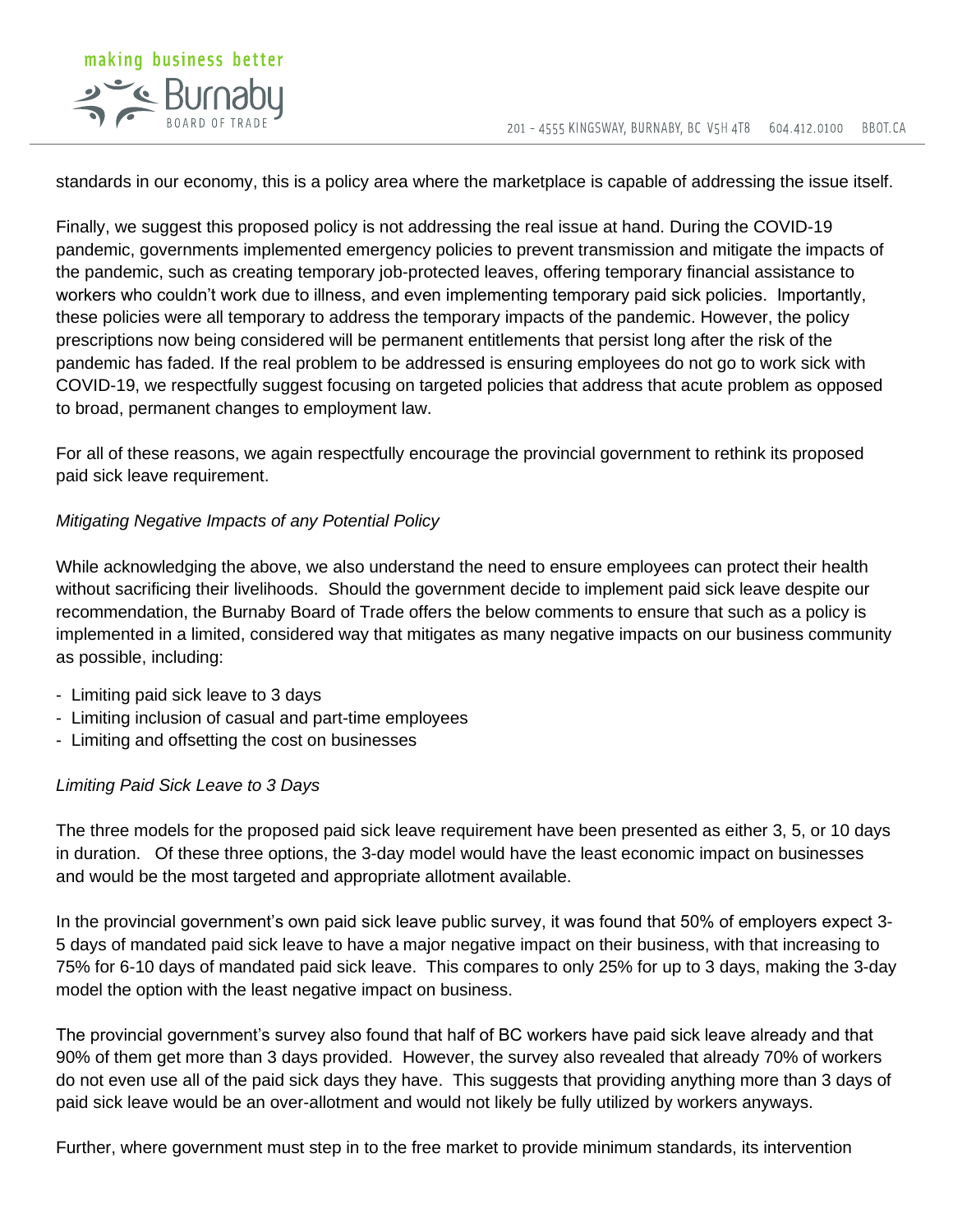

should seek to do so in as limited a fashion as possible. Currently, outside of the pandemic, BC businesses are not required to provide paid sick leave to employees. If the government wishes to regulate this, we suggest the focus should be on establishing a minimum, base standard only, and thus your government should opt for the least prescriptive model of 3-days.

# *Limiting Inclusion of Casual and Part-Time Employees*

When the Burnaby Board of Trade surveyed our membership, 96% of respondents opposed making paid sick leave equal between full-time employees and part-time and casual employees, recognizing the financial and administrative challenges that would accompany paid sick leave for these workers. It would be unreasonable to create a paid sick leave obligation on employers for casual workers who may only work very occasionally for a business. It is important to note that when part-time or casual employees are unable to work, it is a direct financial hit for employers who either must cancel a job or hire replacement staff. For these businesses, adding the cost of paid sick time would be a further direct expense. Therefore, the Burnaby Board of Trade recommends part-time and casual employees not be included in any potential paid sick leave requirement at this time.

Should the government opt to include part-time employees in a potential paid sick leave program, we highly recommend implementing two eligibility criteria: an hours-worked requirement and a scheduled-shift requirement.

First, the paid sick leave program should require an employee to have worked a significant number of hours in a set period prior to the sick day in question. For example, to be eligible for a sick day to be paid, a part-time employee could be required to have worked at least 250 hours in the 90 days preceding the day in question. This would be aligned with the model already used by employers to gauge whether employees are entitled to vacation pay.

Second, a requirement should be established that the sick day is only paid if the part-time employee actually misses a scheduled shift. It would be unfair to require employers to pay for sick leave for a part-time employee who was not scheduled to work that day anyways. If the motive for this policy change is to ensure workers do not have to lose income because they get sick, surely a prerequisite must be that there was income to be had.

## *Limiting and Offsetting the Cost on Businesses*

As outlined above, businesses have faced escalating costs due to the pandemic, and also due to rising labour, tax and input costs. Should any paid sick leave requirement be implemented, we urge the provincial government to explore ways of mitigating or offsetting the cost borne by employers such as lowering other taxes, preventing roll-over and pay-out of sick leave, offering partial sick leave pay only, or funding sick leave through existing programs.

First, the cost to the business community of full implementation of the proposed paid sick leave policy has been estimated at between \$670 million and \$1.2 billion dollars. That is simply too great of an expense to not be offset in other areas. One potential option could be a commensurate decrease in the revenue generated by the Employer Health Tax, currently paid by all employers with over \$500,000 in annual payroll. Either